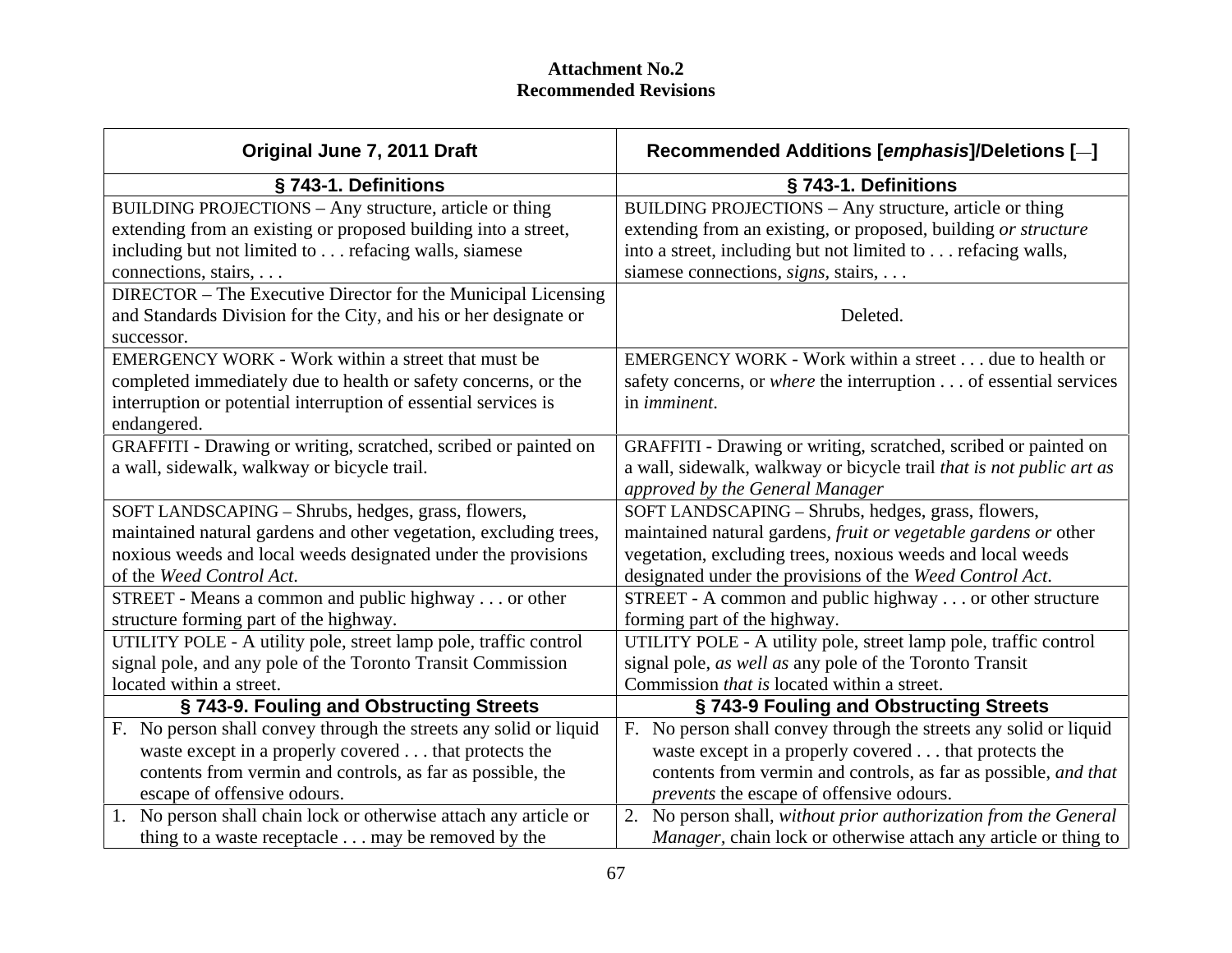| General Manager without further notice and disposed of                                                                                                                           | a waste receptacle may be removed by the General                             |
|----------------------------------------------------------------------------------------------------------------------------------------------------------------------------------|------------------------------------------------------------------------------|
| pursuant to Article XVIII.                                                                                                                                                       | Manager without further notice and disposed of pursuant to<br>Article XVIII. |
| §743-12. Camping, dwelling and lodging prohibited                                                                                                                                | Deleted                                                                      |
| §743-16. Canopies and Awnings                                                                                                                                                    | § 743-14. Canopies and Awnings                                               |
| A. No person shall install a canopy or awning on, over or                                                                                                                        | A. No person shall install a canopy or awning on or over a                   |
| across a street.                                                                                                                                                                 | street.                                                                      |
|                                                                                                                                                                                  |                                                                              |
| $B(5)$ . The applicant pays the required processing fee as specified   $B(5)$ . The applicant pays the required fee as specified by Chapter<br>by Chapter 441, Fees and Charges. | 441, Fees and Charges.                                                       |
|                                                                                                                                                                                  |                                                                              |
| C. Where the owner possessing may use any portion of the                                                                                                                         | . Where the owner possessing $\ldots$ may use any portion of the             |
| boulevard adjoining the property to a line located 0.50 metres                                                                                                                   | boulevard adjoining the property that extends to a point                     |
| from the edge of the sidewalk closest to the street line                                                                                                                         | located 0.50 metres from the edge of the sidewalk closest to                 |
|                                                                                                                                                                                  | the street line                                                              |
| H. The provisions of § 743-16 shall not apply to canopies and                                                                                                                    | H. The provisions of $\S 743$ -16A to $\S 743$ -16F shall not apply to       |
| awnings approved before passage of this by-law any                                                                                                                               | canopies and awnings approved before passage of this by-law                  |
| replacement of the canopy or awning shall then be subject to.                                                                                                                    | any replacement of the canopy or awning shall be subject                     |
|                                                                                                                                                                                  | to $\ldots$                                                                  |
| §743-17. Commercial and industrial boulevard parking                                                                                                                             | § 743-15. Commercial and industrial boulevard parking                        |
| B. The agreement shall specify the following terms and                                                                                                                           | B. The applicant shall enter into an agreement with the City that            |
| conditions:                                                                                                                                                                      | contains the following terms and conditions:                                 |
| $B(1)$ . The owner shall construct the boulevard parking stalls at                                                                                                               | $B(1)$ . The owner shall construct <i>and individually sign</i> the          |
| their expense and to the satisfaction of the General Manager                                                                                                                     | boulevard parking stalls at their expense and to the                         |
|                                                                                                                                                                                  | satisfaction of the General Manager                                          |
| E. Boulevard parking stalls shall not take individual vehicle                                                                                                                    | E. Boulevard parking stalls shall:                                           |
| access to an arterial or minor arterial street, and whenever                                                                                                                     | $(1)$ Be designed and located in compliance with existing                    |
| practical, shall be located parallel to the road.                                                                                                                                | zoning by-laws and regulations;                                              |
|                                                                                                                                                                                  | (2) Not take individual vehicle access to a major or minor                   |
|                                                                                                                                                                                  | arterial street, and whenever practical, shall be located                    |
|                                                                                                                                                                                  | parallel to the road;                                                        |
|                                                                                                                                                                                  | (3) Be designed to the minimum parking stall dimensions                      |
|                                                                                                                                                                                  | specified in the applicable zoning by-laws; and,                             |
|                                                                                                                                                                                  | $(4)$ Be located not less than 0.90 metres from any sidewalk.                |
| H. The design and location of boulevard parking stalls shall                                                                                                                     | Deleted.                                                                     |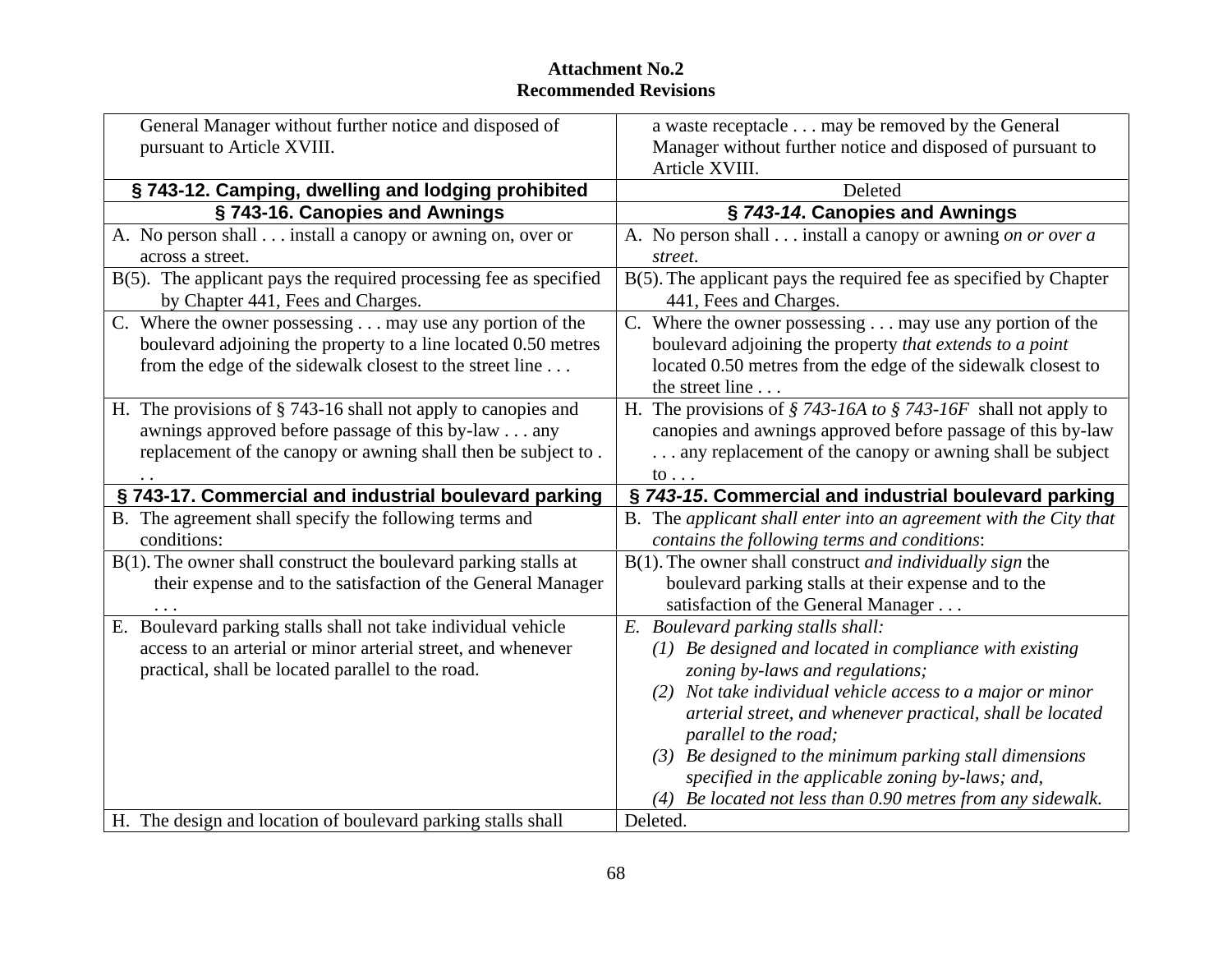| satisfy existing zoning by-laws and regulations.                      |                                                                              |
|-----------------------------------------------------------------------|------------------------------------------------------------------------------|
| In the case of an emergency as determined by the General              | In the case of an emergency as described in Article XVIII                    |
| Manager                                                               |                                                                              |
| K. The provisions of § 743-17 shall not apply to boulevard            | K. The provisions of $\S$ 743-17A to $\S$ 743-17J shall not apply to         |
| parking stalls approved before                                        | boulevard parking stalls approved before                                     |
| § 743-18. Banners                                                     | § 743-16. Banners                                                            |
| $D(11)$ . Any banner installed in a BIA shall be removed by the       | $D(11)$ . Any banner installed in a BIA shall be removed by the              |
| applicant following expiry of the time period specified in            | applicant following expiry of the time period specified in                   |
| a permit issued by the General Manager, but in no case                | a permit issued by the General Manager, but in no case                       |
| shall any banner installed in a BIA remain in place longer            | shall any banner installed in a BIA remain in place longer                   |
| than 180 consecutive days;                                            | than <i>one</i> year:                                                        |
| G. In the case of an emergency as determined by the General           | G. In the case of an emergency as described in Article XVIII, the            |
| Manager, the banner may be removed without notice, and the            | General Manager may, at the City's cost, remove the banner                   |
| General Manager is not obligated to return or restore the             | without notice, and the General Manager is not obligated to                  |
| banner removed as a result of the emergency.                          | return or restore the banner removed as a result of the                      |
|                                                                       | emergency                                                                    |
| § 743-19. Temporary Decorative Lighting and<br><b>Decorations</b>     | § 743-17. Temporary Decorative Lighting and<br><b>Decorations</b>            |
| H. In the case of an emergency as determined by the General           | H. In the case of an emergency as described in Article XVIII, the            |
| Manager, the temporary decorative lighting or decorations             | General Manager may, at the City's cost, remove the                          |
| may be removed without notice, and the General Manager is             | temporary decorative lighting and decorations without notice,                |
| not obligated to restore the decorative street lighting removed       | and the General Manager is not obligated to return or restore                |
| as a result of the emergency.                                         | the decorative street lighting or decorations removed as a                   |
|                                                                       | result of the emergency.                                                     |
| § 743-52. Requesting permission for street work                       | § 743-22. Requesting permission for street work                              |
| $H(2)$ . Before submitting an application for a permit to the General | $H(2)$ . Before submitting an application for a <i>street work</i> permit to |
| Manager                                                               | the General Manager                                                          |
| $H(3)$ . In addition to the requirements specified in § 743-52A, the  | $H(3)$ . In addition to the requirements specified in § 743-52A, the         |
| applicant shall provide the General Manager with                      | applicant shall provide the General Manager and the                          |
|                                                                       | Executive Director of the Technical Services Division and                    |
|                                                                       | his or her designate or successors, with $\dots$                             |
| $H(4)$ . The applicant shall provide any other information that the   | $H(4)$ . The applicant shall provide any other information that the          |
| General Manager or the City Solicitor consider appropriate.           | General Manager, Executive Director of the Technical                         |
|                                                                       |                                                                              |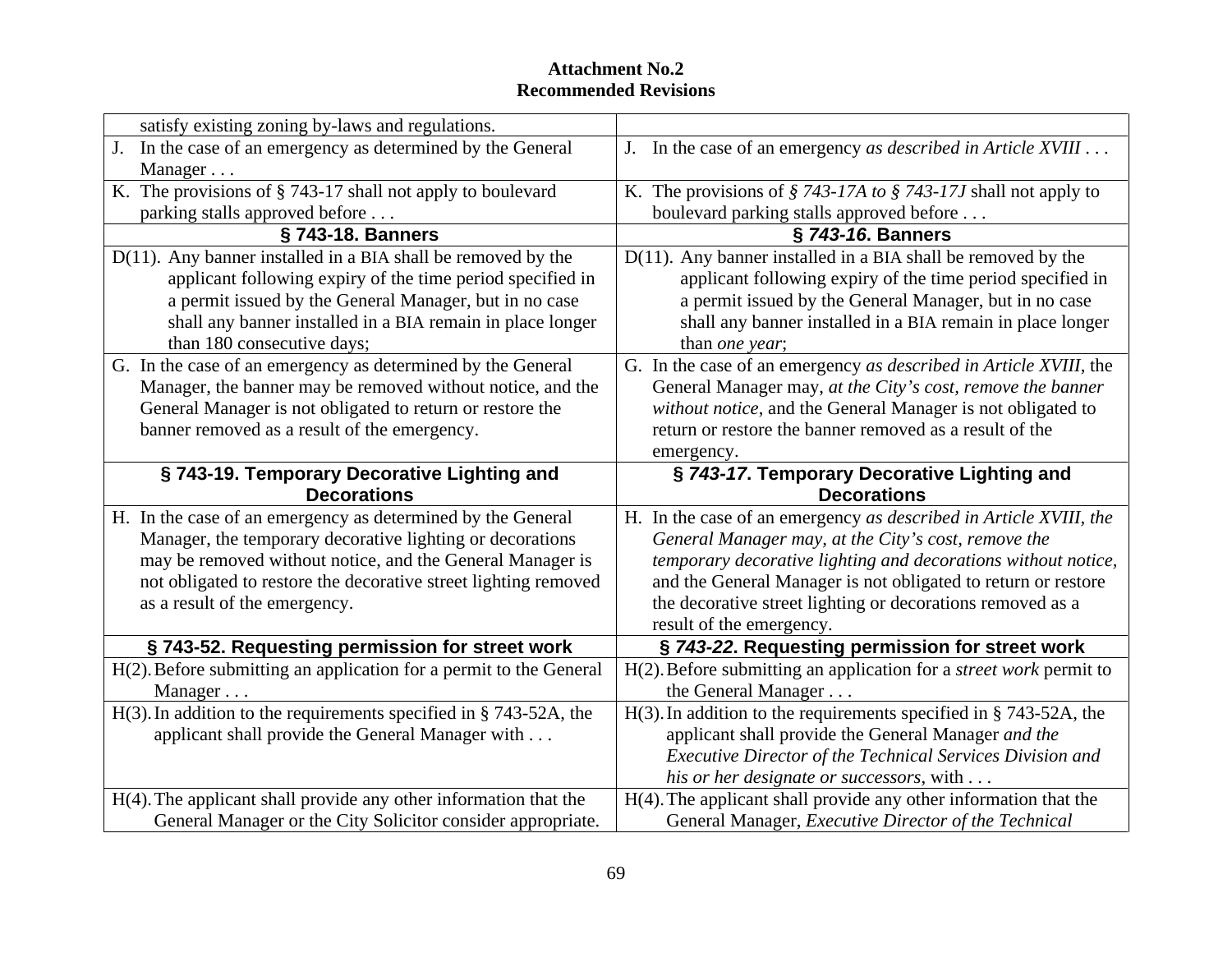|                                                                | Services Division and his or her designate or successors, or             |
|----------------------------------------------------------------|--------------------------------------------------------------------------|
|                                                                | the City Solicitor consider appropriate.                                 |
| § 743-56. Issuing Permits                                      | § 743-26. Issuing Permits                                                |
| The General Manager may, upon written request by the           | E. The General Manager may, upon written request by the                  |
| applicant, renew the permit for one additional six month       | applicant, renew the permit for $up$ to one additional six month         |
| period provided that                                           | period provided that                                                     |
| §743-57. Refusing applications                                 | § 743-27. Refusing applications                                          |
| . There has been non-payment of fees or other monies by the    | C. There has been non-payment of fees or other monies by the             |
| applicant due to the City under a permit previously issued to  | applicant due to the City under a permit or agreement                    |
| the applicant under this Article;                              | previously issued to the applicant under this Article;                   |
| D. There has been violations of any condition of a permit      | D. There has been violations of any condition of a permit or             |
| previously issued to the applicant, or any provisions of this  | <i>agreement</i> previously issued to the applicant, or any              |
| Article applicable to a previously issued permit including the | provisions of this Article applicable to a previously issued             |
| provision $\ldots$                                             | permit or agreement, including the provision of location                 |
|                                                                | certificates                                                             |
| §743-59. Commencing and conducting street work and             | § 743-29. Commencing and conducting street work and                      |
| temporary street occupations                                   | temporary street occupations                                             |
| B. Every person who obtains a permit shall notify the General  | B. Every person who obtains a permit shall notify the General            |
| Manager at least 48 hours before starting any street work or   | Manager, and any BIA situated within the area where the                  |
| temporary street occupation, and shall comply with any         | street work or temporary street occupation will occur, at least          |
| further public notice requirements that the General Manager    | 48 hours before starting any street work or temporary street             |
| may specify.                                                   | occupation, and shall comply with any further public notice              |
|                                                                | requirements that the General Manager may specify.                       |
| When street work will continue for more than 24 hours.         | E. When street work will continue for more than 24 hours                 |
| then the permit holder shall install signage to the            | then the permit holder shall install <i>traffic</i> control and advisory |
| specifications required by the General Manager that must be    | signage at all approaches to the site that comply with the               |
| placed at all approaches to the site.                          | specifications required by the General Manager.                          |
| §743-90. Permitted encroachments                               | § 743-31. Permitted encroachments                                        |
| . Owners and occupiers of land adjoining the street are        | A. Owners and occupiers of land adjoining the street are                 |
| permitted under this Article to maintain encroachments upon    | permitted under this Article to maintain encroachments upon              |
| and along a street that consist of soft landscaping, walkways  | and along a street that consist of soft landscaping, <i>precast</i>      |
| less than 1.5 metres wide, fences and retaining walls          | concrete curb stones and driveway curbs, stairs, walkways                |
| measuring less than 0.90 metres in height above the traveled   | less than 1.5 metres wide, fences and retaining walls                    |
|                                                                |                                                                          |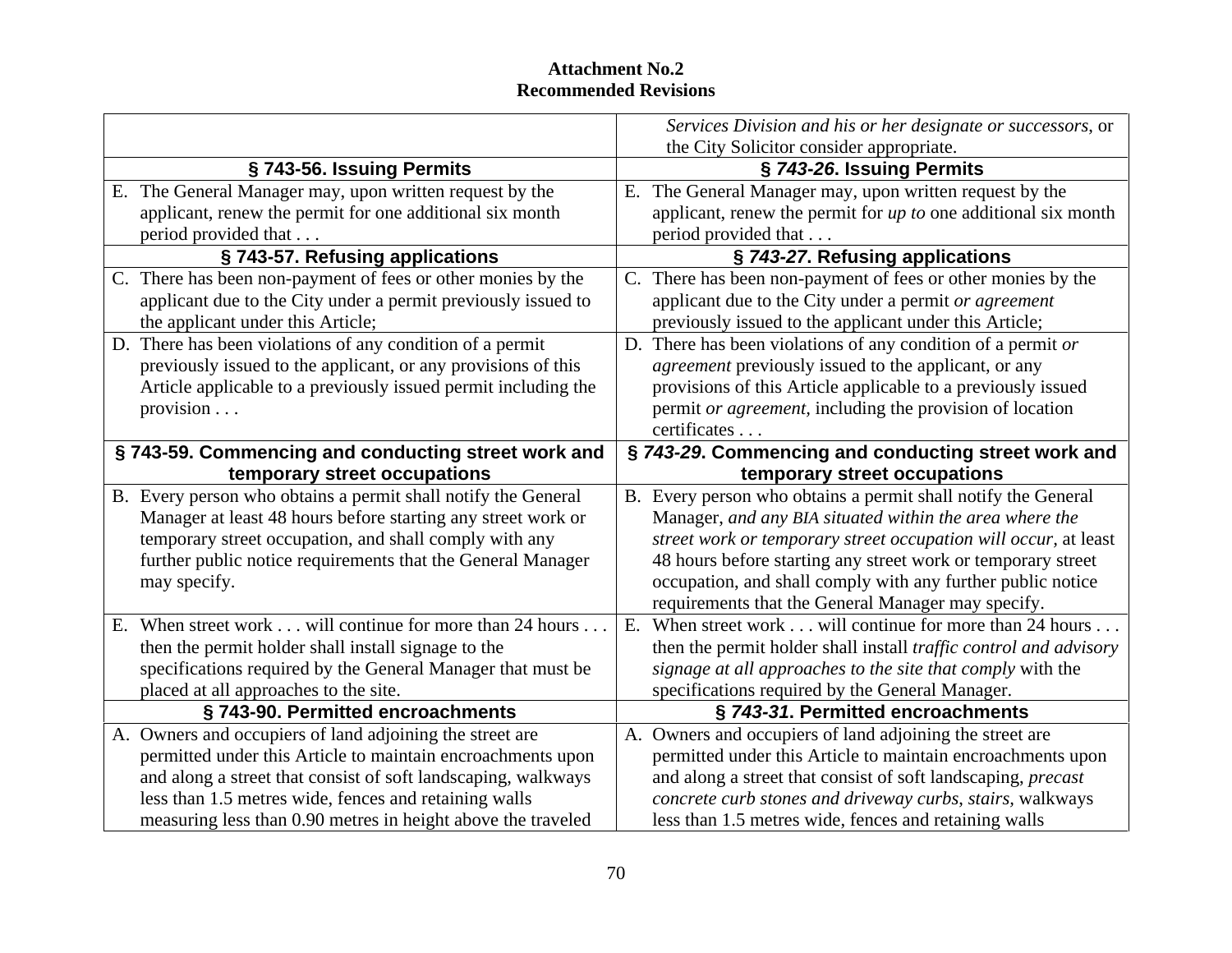| surface of the adjoining road, and stairs providing pedestrian<br>measuring less than 0.90 metres in height above the traveled<br>surface of the adjoining road, provided that<br>access to single family residential properties, provided that<br>All encroachments not specifically permitted under Chapter<br>All encroachments not specifically permitted under Articles II,<br>693, Signs, Chapter 694, Signs, General, Chapter 643,<br>III or IV of Chapter 693, Signs, Chapter 694, Signs, General,<br>Chapter $918$<br>Chapter $918$<br>G. The City is not responsible for repairing or replacing any<br>$\overline{3}$ . The City is not responsible for repairing or replacing any<br>encroachment damaged as a result of clearing and removing<br>encroachment damaged as a result of clearing and removing<br>litter, graffiti, posters, snow or ice, or as a result of street<br>litter, graffiti, posters, snow or ice, or as a result of street<br>repairs or reconstruction, and the General Manager may<br>repairs or reconstruction, and the General Manager may<br>remove or modify, at the property owner's expense, any<br>remove or modify, at the property owner's expense, any<br>encroachment situated within a street pursuant to Article<br>encroachment situated within a street pursuant to Article XI<br>and Article XVIII<br>§ 743-91. Permitted encroachments in BIA areas<br>§ 743-32. Permitted encroachments in BIA areas<br>. Street furniture, decorative lighting, decorations, planter<br>. Street furniture, planter boxes, identification signage,<br>historical markers, public art, landscaping, and permanent<br>boxes, identification signage, historical markers, public art<br><i>decorative lighting and decorations that are installed by, or</i><br>and soft landscaping installed by, or on behalf of, a BIA shall<br>on behalf of, a BIA shall be permitted<br>be permitted.<br>. The City is not responsible for repairing or replacing any<br>. The City is not responsible for repairing or replacing any<br>encroachment in a BIA, including encroachments that are<br>encroachment in a BIA, including encroachments that are<br>damaged as a result of clearing and removing litter, graffiti,<br>damaged as a result of clearing and removing litter, graffiti,<br>posters, snow or ice, or as a result of street repairs or<br>posters, snow or ice, or as a result of street repairs or<br>reconstruction, and the General Manager may remove or<br>reconstruction, and the General Manager may remove or<br>modify, at the BIA's expense, any encroachment situated<br>modify, at the BIA's expense, any encroachment situated<br>within a street pursuant to Article XVIII.<br>within a street pursuant to Article XI and Article XVIII.<br>§743-92. Delegated authority for approving<br>§ 743-33. Delegated authority for approving<br>encroachments<br>encroachments<br>The General Manager is hereby authorized to issue permits<br>and enter into agreements allowing encroachments upon,<br>and enter into agreements allowing encroachments upon,<br>along, across, under or in a street or any portion thereof, for<br>along, across, under or in a street or any portion thereof, for<br>the purposes of:<br>the purposes of:<br>(1) Installing public art;<br>$(1)$ Installing public art;<br>(2) Installing fences/ornamental and retaining walls higher<br>(2) Installing <i>fences</i> , ornamental <i>walls</i> and retaining walls<br>than 0.90 metres above the traveled surface of the<br>higher than 0.90 metres above the traveled surface of the |                                                           |  |
|-------------------------------------------------------------------------------------------------------------------------------------------------------------------------------------------------------------------------------------------------------------------------------------------------------------------------------------------------------------------------------------------------------------------------------------------------------------------------------------------------------------------------------------------------------------------------------------------------------------------------------------------------------------------------------------------------------------------------------------------------------------------------------------------------------------------------------------------------------------------------------------------------------------------------------------------------------------------------------------------------------------------------------------------------------------------------------------------------------------------------------------------------------------------------------------------------------------------------------------------------------------------------------------------------------------------------------------------------------------------------------------------------------------------------------------------------------------------------------------------------------------------------------------------------------------------------------------------------------------------------------------------------------------------------------------------------------------------------------------------------------------------------------------------------------------------------------------------------------------------------------------------------------------------------------------------------------------------------------------------------------------------------------------------------------------------------------------------------------------------------------------------------------------------------------------------------------------------------------------------------------------------------------------------------------------------------------------------------------------------------------------------------------------------------------------------------------------------------------------------------------------------------------------------------------------------------------------------------------------------------------------------------------------------------------------------------------------------------------------------------------------------------------------------------------------------------------------------------------------------------------------------------------------------------------------------------------------------------------------------------------------------------------------------------------------------------------------------------------------------------------------------------------------------------------------------------------------------------------------------------------------------------------------------------------------------------------------------------------------------------------------------------------------------------------------------------------------------------------------------------------------------------------------------------------------------------------------------------------------------------------------|-----------------------------------------------------------|--|
|                                                                                                                                                                                                                                                                                                                                                                                                                                                                                                                                                                                                                                                                                                                                                                                                                                                                                                                                                                                                                                                                                                                                                                                                                                                                                                                                                                                                                                                                                                                                                                                                                                                                                                                                                                                                                                                                                                                                                                                                                                                                                                                                                                                                                                                                                                                                                                                                                                                                                                                                                                                                                                                                                                                                                                                                                                                                                                                                                                                                                                                                                                                                                                                                                                                                                                                                                                                                                                                                                                                                                                                                                                     |                                                           |  |
|                                                                                                                                                                                                                                                                                                                                                                                                                                                                                                                                                                                                                                                                                                                                                                                                                                                                                                                                                                                                                                                                                                                                                                                                                                                                                                                                                                                                                                                                                                                                                                                                                                                                                                                                                                                                                                                                                                                                                                                                                                                                                                                                                                                                                                                                                                                                                                                                                                                                                                                                                                                                                                                                                                                                                                                                                                                                                                                                                                                                                                                                                                                                                                                                                                                                                                                                                                                                                                                                                                                                                                                                                                     |                                                           |  |
|                                                                                                                                                                                                                                                                                                                                                                                                                                                                                                                                                                                                                                                                                                                                                                                                                                                                                                                                                                                                                                                                                                                                                                                                                                                                                                                                                                                                                                                                                                                                                                                                                                                                                                                                                                                                                                                                                                                                                                                                                                                                                                                                                                                                                                                                                                                                                                                                                                                                                                                                                                                                                                                                                                                                                                                                                                                                                                                                                                                                                                                                                                                                                                                                                                                                                                                                                                                                                                                                                                                                                                                                                                     |                                                           |  |
|                                                                                                                                                                                                                                                                                                                                                                                                                                                                                                                                                                                                                                                                                                                                                                                                                                                                                                                                                                                                                                                                                                                                                                                                                                                                                                                                                                                                                                                                                                                                                                                                                                                                                                                                                                                                                                                                                                                                                                                                                                                                                                                                                                                                                                                                                                                                                                                                                                                                                                                                                                                                                                                                                                                                                                                                                                                                                                                                                                                                                                                                                                                                                                                                                                                                                                                                                                                                                                                                                                                                                                                                                                     |                                                           |  |
|                                                                                                                                                                                                                                                                                                                                                                                                                                                                                                                                                                                                                                                                                                                                                                                                                                                                                                                                                                                                                                                                                                                                                                                                                                                                                                                                                                                                                                                                                                                                                                                                                                                                                                                                                                                                                                                                                                                                                                                                                                                                                                                                                                                                                                                                                                                                                                                                                                                                                                                                                                                                                                                                                                                                                                                                                                                                                                                                                                                                                                                                                                                                                                                                                                                                                                                                                                                                                                                                                                                                                                                                                                     |                                                           |  |
|                                                                                                                                                                                                                                                                                                                                                                                                                                                                                                                                                                                                                                                                                                                                                                                                                                                                                                                                                                                                                                                                                                                                                                                                                                                                                                                                                                                                                                                                                                                                                                                                                                                                                                                                                                                                                                                                                                                                                                                                                                                                                                                                                                                                                                                                                                                                                                                                                                                                                                                                                                                                                                                                                                                                                                                                                                                                                                                                                                                                                                                                                                                                                                                                                                                                                                                                                                                                                                                                                                                                                                                                                                     |                                                           |  |
|                                                                                                                                                                                                                                                                                                                                                                                                                                                                                                                                                                                                                                                                                                                                                                                                                                                                                                                                                                                                                                                                                                                                                                                                                                                                                                                                                                                                                                                                                                                                                                                                                                                                                                                                                                                                                                                                                                                                                                                                                                                                                                                                                                                                                                                                                                                                                                                                                                                                                                                                                                                                                                                                                                                                                                                                                                                                                                                                                                                                                                                                                                                                                                                                                                                                                                                                                                                                                                                                                                                                                                                                                                     |                                                           |  |
|                                                                                                                                                                                                                                                                                                                                                                                                                                                                                                                                                                                                                                                                                                                                                                                                                                                                                                                                                                                                                                                                                                                                                                                                                                                                                                                                                                                                                                                                                                                                                                                                                                                                                                                                                                                                                                                                                                                                                                                                                                                                                                                                                                                                                                                                                                                                                                                                                                                                                                                                                                                                                                                                                                                                                                                                                                                                                                                                                                                                                                                                                                                                                                                                                                                                                                                                                                                                                                                                                                                                                                                                                                     |                                                           |  |
|                                                                                                                                                                                                                                                                                                                                                                                                                                                                                                                                                                                                                                                                                                                                                                                                                                                                                                                                                                                                                                                                                                                                                                                                                                                                                                                                                                                                                                                                                                                                                                                                                                                                                                                                                                                                                                                                                                                                                                                                                                                                                                                                                                                                                                                                                                                                                                                                                                                                                                                                                                                                                                                                                                                                                                                                                                                                                                                                                                                                                                                                                                                                                                                                                                                                                                                                                                                                                                                                                                                                                                                                                                     |                                                           |  |
|                                                                                                                                                                                                                                                                                                                                                                                                                                                                                                                                                                                                                                                                                                                                                                                                                                                                                                                                                                                                                                                                                                                                                                                                                                                                                                                                                                                                                                                                                                                                                                                                                                                                                                                                                                                                                                                                                                                                                                                                                                                                                                                                                                                                                                                                                                                                                                                                                                                                                                                                                                                                                                                                                                                                                                                                                                                                                                                                                                                                                                                                                                                                                                                                                                                                                                                                                                                                                                                                                                                                                                                                                                     |                                                           |  |
|                                                                                                                                                                                                                                                                                                                                                                                                                                                                                                                                                                                                                                                                                                                                                                                                                                                                                                                                                                                                                                                                                                                                                                                                                                                                                                                                                                                                                                                                                                                                                                                                                                                                                                                                                                                                                                                                                                                                                                                                                                                                                                                                                                                                                                                                                                                                                                                                                                                                                                                                                                                                                                                                                                                                                                                                                                                                                                                                                                                                                                                                                                                                                                                                                                                                                                                                                                                                                                                                                                                                                                                                                                     |                                                           |  |
|                                                                                                                                                                                                                                                                                                                                                                                                                                                                                                                                                                                                                                                                                                                                                                                                                                                                                                                                                                                                                                                                                                                                                                                                                                                                                                                                                                                                                                                                                                                                                                                                                                                                                                                                                                                                                                                                                                                                                                                                                                                                                                                                                                                                                                                                                                                                                                                                                                                                                                                                                                                                                                                                                                                                                                                                                                                                                                                                                                                                                                                                                                                                                                                                                                                                                                                                                                                                                                                                                                                                                                                                                                     | XVIII.                                                    |  |
|                                                                                                                                                                                                                                                                                                                                                                                                                                                                                                                                                                                                                                                                                                                                                                                                                                                                                                                                                                                                                                                                                                                                                                                                                                                                                                                                                                                                                                                                                                                                                                                                                                                                                                                                                                                                                                                                                                                                                                                                                                                                                                                                                                                                                                                                                                                                                                                                                                                                                                                                                                                                                                                                                                                                                                                                                                                                                                                                                                                                                                                                                                                                                                                                                                                                                                                                                                                                                                                                                                                                                                                                                                     |                                                           |  |
|                                                                                                                                                                                                                                                                                                                                                                                                                                                                                                                                                                                                                                                                                                                                                                                                                                                                                                                                                                                                                                                                                                                                                                                                                                                                                                                                                                                                                                                                                                                                                                                                                                                                                                                                                                                                                                                                                                                                                                                                                                                                                                                                                                                                                                                                                                                                                                                                                                                                                                                                                                                                                                                                                                                                                                                                                                                                                                                                                                                                                                                                                                                                                                                                                                                                                                                                                                                                                                                                                                                                                                                                                                     |                                                           |  |
|                                                                                                                                                                                                                                                                                                                                                                                                                                                                                                                                                                                                                                                                                                                                                                                                                                                                                                                                                                                                                                                                                                                                                                                                                                                                                                                                                                                                                                                                                                                                                                                                                                                                                                                                                                                                                                                                                                                                                                                                                                                                                                                                                                                                                                                                                                                                                                                                                                                                                                                                                                                                                                                                                                                                                                                                                                                                                                                                                                                                                                                                                                                                                                                                                                                                                                                                                                                                                                                                                                                                                                                                                                     |                                                           |  |
|                                                                                                                                                                                                                                                                                                                                                                                                                                                                                                                                                                                                                                                                                                                                                                                                                                                                                                                                                                                                                                                                                                                                                                                                                                                                                                                                                                                                                                                                                                                                                                                                                                                                                                                                                                                                                                                                                                                                                                                                                                                                                                                                                                                                                                                                                                                                                                                                                                                                                                                                                                                                                                                                                                                                                                                                                                                                                                                                                                                                                                                                                                                                                                                                                                                                                                                                                                                                                                                                                                                                                                                                                                     |                                                           |  |
|                                                                                                                                                                                                                                                                                                                                                                                                                                                                                                                                                                                                                                                                                                                                                                                                                                                                                                                                                                                                                                                                                                                                                                                                                                                                                                                                                                                                                                                                                                                                                                                                                                                                                                                                                                                                                                                                                                                                                                                                                                                                                                                                                                                                                                                                                                                                                                                                                                                                                                                                                                                                                                                                                                                                                                                                                                                                                                                                                                                                                                                                                                                                                                                                                                                                                                                                                                                                                                                                                                                                                                                                                                     |                                                           |  |
|                                                                                                                                                                                                                                                                                                                                                                                                                                                                                                                                                                                                                                                                                                                                                                                                                                                                                                                                                                                                                                                                                                                                                                                                                                                                                                                                                                                                                                                                                                                                                                                                                                                                                                                                                                                                                                                                                                                                                                                                                                                                                                                                                                                                                                                                                                                                                                                                                                                                                                                                                                                                                                                                                                                                                                                                                                                                                                                                                                                                                                                                                                                                                                                                                                                                                                                                                                                                                                                                                                                                                                                                                                     |                                                           |  |
|                                                                                                                                                                                                                                                                                                                                                                                                                                                                                                                                                                                                                                                                                                                                                                                                                                                                                                                                                                                                                                                                                                                                                                                                                                                                                                                                                                                                                                                                                                                                                                                                                                                                                                                                                                                                                                                                                                                                                                                                                                                                                                                                                                                                                                                                                                                                                                                                                                                                                                                                                                                                                                                                                                                                                                                                                                                                                                                                                                                                                                                                                                                                                                                                                                                                                                                                                                                                                                                                                                                                                                                                                                     |                                                           |  |
|                                                                                                                                                                                                                                                                                                                                                                                                                                                                                                                                                                                                                                                                                                                                                                                                                                                                                                                                                                                                                                                                                                                                                                                                                                                                                                                                                                                                                                                                                                                                                                                                                                                                                                                                                                                                                                                                                                                                                                                                                                                                                                                                                                                                                                                                                                                                                                                                                                                                                                                                                                                                                                                                                                                                                                                                                                                                                                                                                                                                                                                                                                                                                                                                                                                                                                                                                                                                                                                                                                                                                                                                                                     |                                                           |  |
|                                                                                                                                                                                                                                                                                                                                                                                                                                                                                                                                                                                                                                                                                                                                                                                                                                                                                                                                                                                                                                                                                                                                                                                                                                                                                                                                                                                                                                                                                                                                                                                                                                                                                                                                                                                                                                                                                                                                                                                                                                                                                                                                                                                                                                                                                                                                                                                                                                                                                                                                                                                                                                                                                                                                                                                                                                                                                                                                                                                                                                                                                                                                                                                                                                                                                                                                                                                                                                                                                                                                                                                                                                     |                                                           |  |
|                                                                                                                                                                                                                                                                                                                                                                                                                                                                                                                                                                                                                                                                                                                                                                                                                                                                                                                                                                                                                                                                                                                                                                                                                                                                                                                                                                                                                                                                                                                                                                                                                                                                                                                                                                                                                                                                                                                                                                                                                                                                                                                                                                                                                                                                                                                                                                                                                                                                                                                                                                                                                                                                                                                                                                                                                                                                                                                                                                                                                                                                                                                                                                                                                                                                                                                                                                                                                                                                                                                                                                                                                                     |                                                           |  |
|                                                                                                                                                                                                                                                                                                                                                                                                                                                                                                                                                                                                                                                                                                                                                                                                                                                                                                                                                                                                                                                                                                                                                                                                                                                                                                                                                                                                                                                                                                                                                                                                                                                                                                                                                                                                                                                                                                                                                                                                                                                                                                                                                                                                                                                                                                                                                                                                                                                                                                                                                                                                                                                                                                                                                                                                                                                                                                                                                                                                                                                                                                                                                                                                                                                                                                                                                                                                                                                                                                                                                                                                                                     |                                                           |  |
|                                                                                                                                                                                                                                                                                                                                                                                                                                                                                                                                                                                                                                                                                                                                                                                                                                                                                                                                                                                                                                                                                                                                                                                                                                                                                                                                                                                                                                                                                                                                                                                                                                                                                                                                                                                                                                                                                                                                                                                                                                                                                                                                                                                                                                                                                                                                                                                                                                                                                                                                                                                                                                                                                                                                                                                                                                                                                                                                                                                                                                                                                                                                                                                                                                                                                                                                                                                                                                                                                                                                                                                                                                     |                                                           |  |
|                                                                                                                                                                                                                                                                                                                                                                                                                                                                                                                                                                                                                                                                                                                                                                                                                                                                                                                                                                                                                                                                                                                                                                                                                                                                                                                                                                                                                                                                                                                                                                                                                                                                                                                                                                                                                                                                                                                                                                                                                                                                                                                                                                                                                                                                                                                                                                                                                                                                                                                                                                                                                                                                                                                                                                                                                                                                                                                                                                                                                                                                                                                                                                                                                                                                                                                                                                                                                                                                                                                                                                                                                                     |                                                           |  |
|                                                                                                                                                                                                                                                                                                                                                                                                                                                                                                                                                                                                                                                                                                                                                                                                                                                                                                                                                                                                                                                                                                                                                                                                                                                                                                                                                                                                                                                                                                                                                                                                                                                                                                                                                                                                                                                                                                                                                                                                                                                                                                                                                                                                                                                                                                                                                                                                                                                                                                                                                                                                                                                                                                                                                                                                                                                                                                                                                                                                                                                                                                                                                                                                                                                                                                                                                                                                                                                                                                                                                                                                                                     |                                                           |  |
|                                                                                                                                                                                                                                                                                                                                                                                                                                                                                                                                                                                                                                                                                                                                                                                                                                                                                                                                                                                                                                                                                                                                                                                                                                                                                                                                                                                                                                                                                                                                                                                                                                                                                                                                                                                                                                                                                                                                                                                                                                                                                                                                                                                                                                                                                                                                                                                                                                                                                                                                                                                                                                                                                                                                                                                                                                                                                                                                                                                                                                                                                                                                                                                                                                                                                                                                                                                                                                                                                                                                                                                                                                     | The General Manager is hereby authorized to issue permits |  |
|                                                                                                                                                                                                                                                                                                                                                                                                                                                                                                                                                                                                                                                                                                                                                                                                                                                                                                                                                                                                                                                                                                                                                                                                                                                                                                                                                                                                                                                                                                                                                                                                                                                                                                                                                                                                                                                                                                                                                                                                                                                                                                                                                                                                                                                                                                                                                                                                                                                                                                                                                                                                                                                                                                                                                                                                                                                                                                                                                                                                                                                                                                                                                                                                                                                                                                                                                                                                                                                                                                                                                                                                                                     |                                                           |  |
|                                                                                                                                                                                                                                                                                                                                                                                                                                                                                                                                                                                                                                                                                                                                                                                                                                                                                                                                                                                                                                                                                                                                                                                                                                                                                                                                                                                                                                                                                                                                                                                                                                                                                                                                                                                                                                                                                                                                                                                                                                                                                                                                                                                                                                                                                                                                                                                                                                                                                                                                                                                                                                                                                                                                                                                                                                                                                                                                                                                                                                                                                                                                                                                                                                                                                                                                                                                                                                                                                                                                                                                                                                     |                                                           |  |
|                                                                                                                                                                                                                                                                                                                                                                                                                                                                                                                                                                                                                                                                                                                                                                                                                                                                                                                                                                                                                                                                                                                                                                                                                                                                                                                                                                                                                                                                                                                                                                                                                                                                                                                                                                                                                                                                                                                                                                                                                                                                                                                                                                                                                                                                                                                                                                                                                                                                                                                                                                                                                                                                                                                                                                                                                                                                                                                                                                                                                                                                                                                                                                                                                                                                                                                                                                                                                                                                                                                                                                                                                                     |                                                           |  |
|                                                                                                                                                                                                                                                                                                                                                                                                                                                                                                                                                                                                                                                                                                                                                                                                                                                                                                                                                                                                                                                                                                                                                                                                                                                                                                                                                                                                                                                                                                                                                                                                                                                                                                                                                                                                                                                                                                                                                                                                                                                                                                                                                                                                                                                                                                                                                                                                                                                                                                                                                                                                                                                                                                                                                                                                                                                                                                                                                                                                                                                                                                                                                                                                                                                                                                                                                                                                                                                                                                                                                                                                                                     |                                                           |  |
|                                                                                                                                                                                                                                                                                                                                                                                                                                                                                                                                                                                                                                                                                                                                                                                                                                                                                                                                                                                                                                                                                                                                                                                                                                                                                                                                                                                                                                                                                                                                                                                                                                                                                                                                                                                                                                                                                                                                                                                                                                                                                                                                                                                                                                                                                                                                                                                                                                                                                                                                                                                                                                                                                                                                                                                                                                                                                                                                                                                                                                                                                                                                                                                                                                                                                                                                                                                                                                                                                                                                                                                                                                     |                                                           |  |
|                                                                                                                                                                                                                                                                                                                                                                                                                                                                                                                                                                                                                                                                                                                                                                                                                                                                                                                                                                                                                                                                                                                                                                                                                                                                                                                                                                                                                                                                                                                                                                                                                                                                                                                                                                                                                                                                                                                                                                                                                                                                                                                                                                                                                                                                                                                                                                                                                                                                                                                                                                                                                                                                                                                                                                                                                                                                                                                                                                                                                                                                                                                                                                                                                                                                                                                                                                                                                                                                                                                                                                                                                                     |                                                           |  |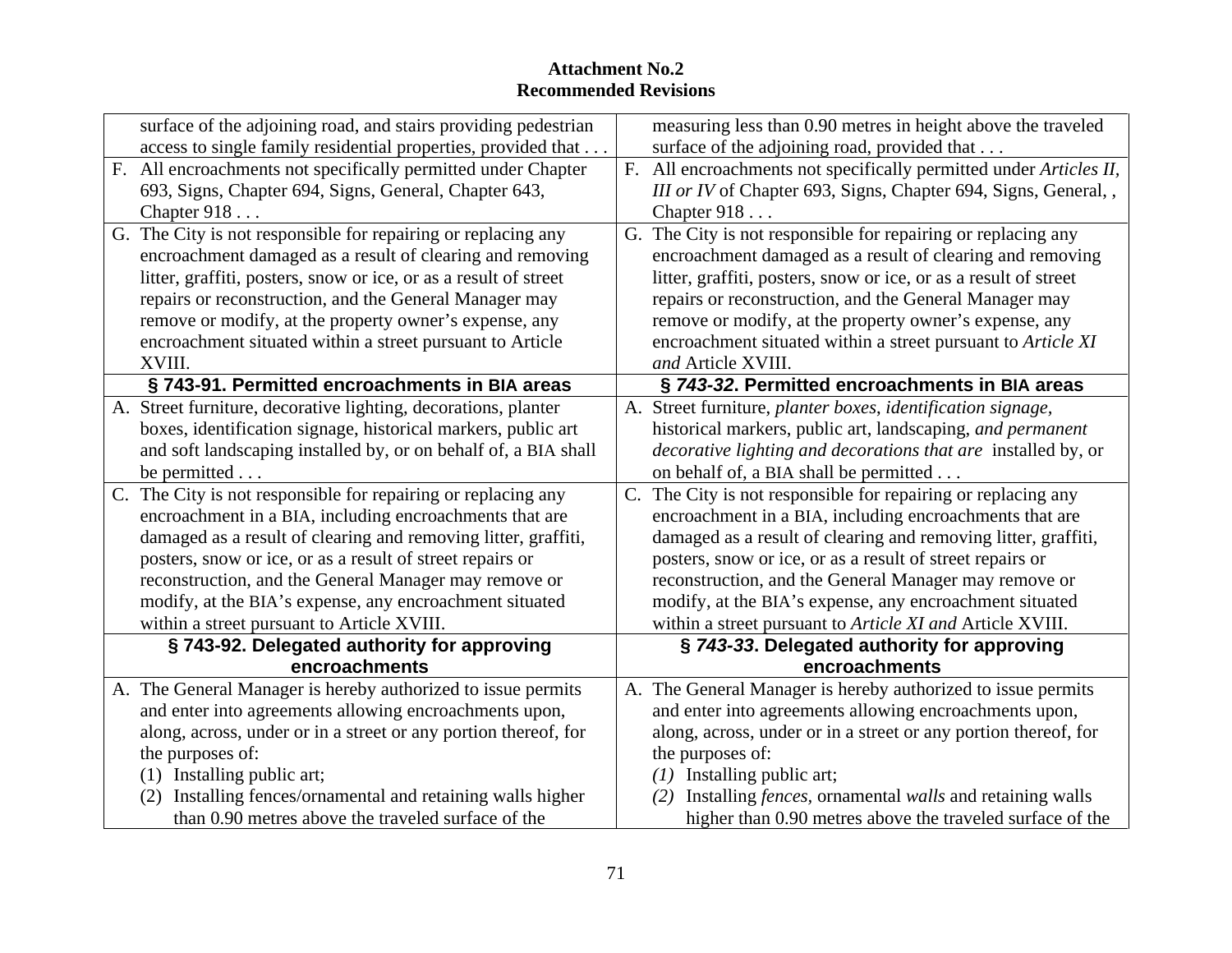| adjoining road, railings, bollards, building projections, air     | adjoining road;                                                       |
|-------------------------------------------------------------------|-----------------------------------------------------------------------|
| conditioning units, arbours and pergolas, piling and              | (3) Installing railings, bollards, building projections, air          |
| shoring:                                                          | conditioning units, arbours and pergolas, piling and                  |
| (3) Planting trees and installing street furniture including, but | shoring:                                                              |
| not limited, to benches, bicycle stands and planter boxes;        | (4) Planting trees and installing street furniture including, but     |
|                                                                   | not limited, to benches, bicycle stands and planter boxes;            |
| (4) Installing fountains, ornaments, statues, weigh scales,       | (5) Installing electronic equipment and associated signage            |
| areaways, conduit, fuel tanks, snow melting systems,              | for the purpose of counting vehicles and pedestrians in               |
| vegetation sprinkler systems, and vents providing access          | BIA areas: and.                                                       |
| to public transit systems.                                        | (6) Installing fountains, ornaments, statues, weigh scales,           |
|                                                                   | areaways, conduit, fuel tanks, snow melting systems,                  |
|                                                                   | vegetation sprinkler systems, and vents providing access              |
|                                                                   | to public transit systems.                                            |
| § 743-101. Municipal responsibilities                             | § 743-37. Municipal responsibilities                                  |
| B. The construction, repair and replacement of sidewalks,         | B. The construction, repair and replacement of sidewalks,             |
| retaining walls, fences and noise attenuation walls constructed   | retaining walls, <i>culverts</i> , fences and noise attenuation walls |
| by the City:                                                      | constructed by the City;                                              |
| § 743-160. Municipal consent required to construct or             | § 743-42. Municipal consent required to construct or                  |
| alter walkways and driveways                                      | alter walkways and driveways                                          |
| E. The location and design of the walkway or driveway shall be    | The location and design of the walkway or driveway shall be           |
| provided to the satisfaction of the General Manager,              | provided to the satisfaction of the General Manager,                  |
| including, if required by the General Manager, the installation   | including, if required by the General Manager and at no cost          |
| of bioswales or corrugated metal culverts along streets with      | to the City, the installation of bioswales or culverts along          |
| ditches.                                                          | streets with ditches.                                                 |
| §743-171. Notification and cost recovery                          | § 743-44. Notification and cost recovery                              |
| A. An officer who is satisfied that a person or property is in    | A. An officer who is satisfied that a person or property is in        |
| contravention of this chapter shall, unless specified otherwise   | contravention of this chapter shall, unless specified otherwise       |
| in this chapter, give written notice to the person, property      | in this chapter, give written notice to the person, property          |
| owner, or occupier of the land requiring them to comply with      | owner, or occupier of the land requiring them to comply with          |
| this chapter, at no cost to the City, within 14 days of the date  | this chapter, at no cost to the City, within 14 days of the date      |
| indicated on the notice.                                          | indicated on the notice.                                              |
|                                                                   | $(1)$ The person, property owner, or occupier of the land shall,      |
|                                                                   | to the satisfaction of the General Manager, pay the                   |
|                                                                   |                                                                       |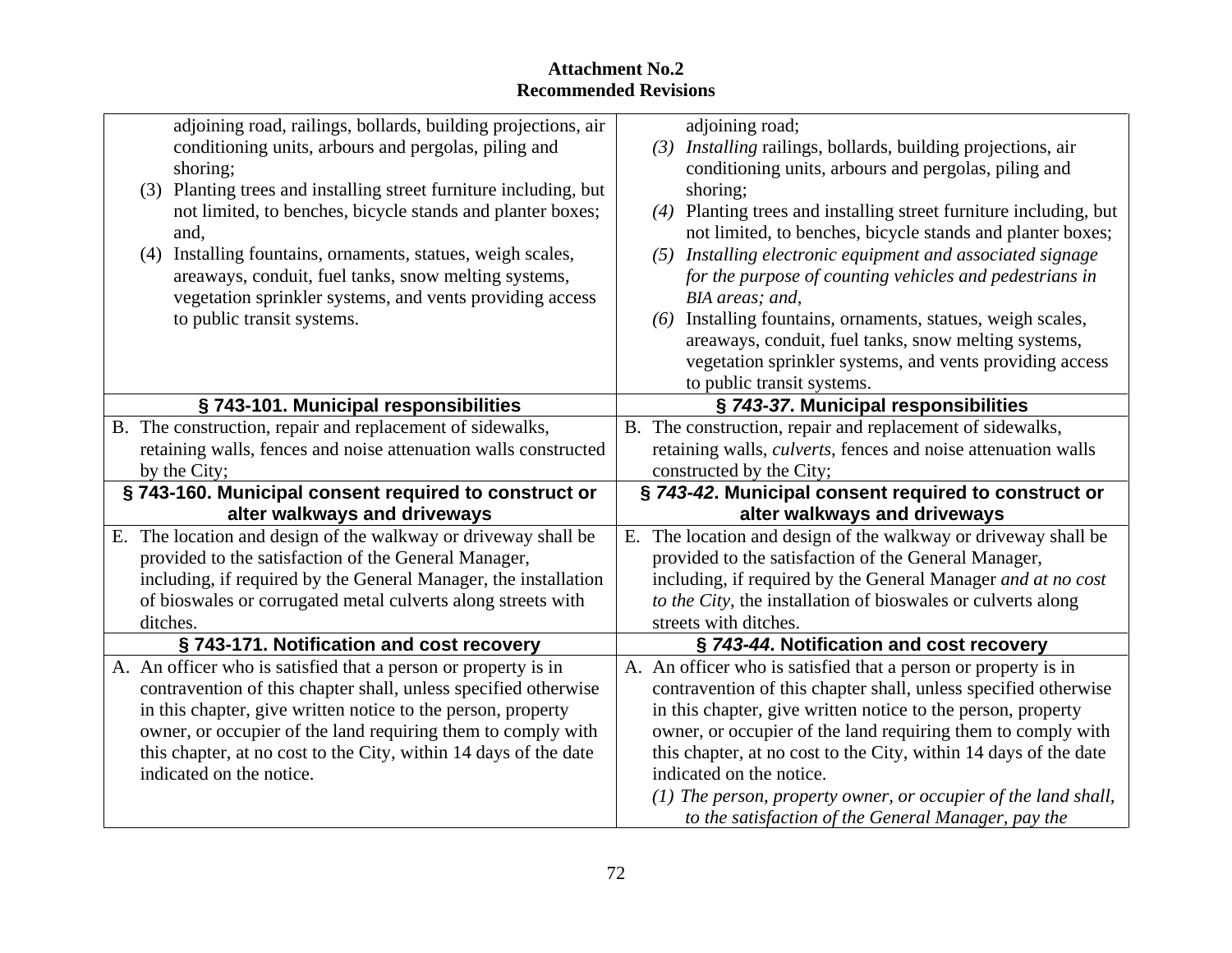|                                                                  | survey and inspection fee as prescribed by Chapter 441,                                                                                           |
|------------------------------------------------------------------|---------------------------------------------------------------------------------------------------------------------------------------------------|
|                                                                  | Fees and Charges; and,                                                                                                                            |
|                                                                  | (2) The fee in § 743-44A(1) shall apply when the person,                                                                                          |
|                                                                  | property owner, or occupier of the land does not comply                                                                                           |
|                                                                  | with the initial notice to comply, and an officer is                                                                                              |
|                                                                  | required to issue a second or subsequent notice, with the                                                                                         |
|                                                                  | fee applying to each inspection made after a second or                                                                                            |
|                                                                  | subsequent notice is issued.                                                                                                                      |
|                                                                  | B. If a person, including an owner or occupier of the land, fails to $\vert$ C. If a person, including an owner or occupier of the land, fails to |
| comply with a notice issued under $\S$ 743-44A, then the         | comply with a notice issued under § 743-44A, then the                                                                                             |
| General Manager may:                                             | General Manager may:                                                                                                                              |
| (1) Direct municipal staff, or any person acting under the       | (1) Direct municipal staff, or any person acting under the                                                                                        |
| General Manager's direction, to undertake any remedial           | General Manager's direction, to undertake any remedial                                                                                            |
| work, including any removal, restoration, repair,                | work, including any removal, restoration, repair,                                                                                                 |
| renovation or modification to a street that is required to       | renovation or modification to a street that is required to                                                                                        |
| ensure compliance with this chapter; and,                        | ensure compliance with this chapter; and,                                                                                                         |
| (2) Invoice the person for the costs owing.                      | (2) Invoice the person for the costs owing, <i>including any</i>                                                                                  |
|                                                                  | outstanding survey and inspection fees.                                                                                                           |
|                                                                  |                                                                                                                                                   |
| D. The General Manager, shall not, in the case of emergency, be  | The General Manager shall not be required to provide notice                                                                                       |
| required to provide notice to remove any fouling, obstruction    | to remove any fouling, obstruction or encumbrance, object,                                                                                        |
| or encumbrance, object, article, vehicle, or thing from a street | article, vehicle, or thing from a street that in the opinion of the                                                                               |
| that in the opinion of the General Manager, substantially        | General Manager, substantially interferes with drainage,                                                                                          |
| interferes with drainage, vehicle and pedestrian traffic, or     | vehicle and pedestrian traffic, or is an emergency that                                                                                           |
| represents an imminent danger to public health or safety, and    | <i>presents a danger to public health or safety, and the City may</i>                                                                             |
| the City may undertake any remedial work required to ensure      | undertake any remedial work required to ensure compliance                                                                                         |
| compliance with this chapter and recover the costs owing         | with this chapter and recover the costs owing from the person                                                                                     |
| from the person responsible in the manner set out in $\S$ 743-   | responsible in the manner set out in $\S$ 743-B and C;                                                                                            |
| 171B and $C$ :                                                   |                                                                                                                                                   |
| §743-172. Disposing of seized articles                           | § 743-46. Disposing of seized articles                                                                                                            |
| A. Unless specified otherwise in this chapter and despite § 743- | $\Lambda$ . Unless specified otherwise in this chapter and despite § 743-                                                                         |
| 3H and § 743-3J, The General Manager shall store                 | 3H, The General Manager shall store                                                                                                               |
| §743-173. Powers and authority of the General                    | § 743-47. Powers and authority of the General Manager                                                                                             |
| <b>Manager</b>                                                   |                                                                                                                                                   |
|                                                                  |                                                                                                                                                   |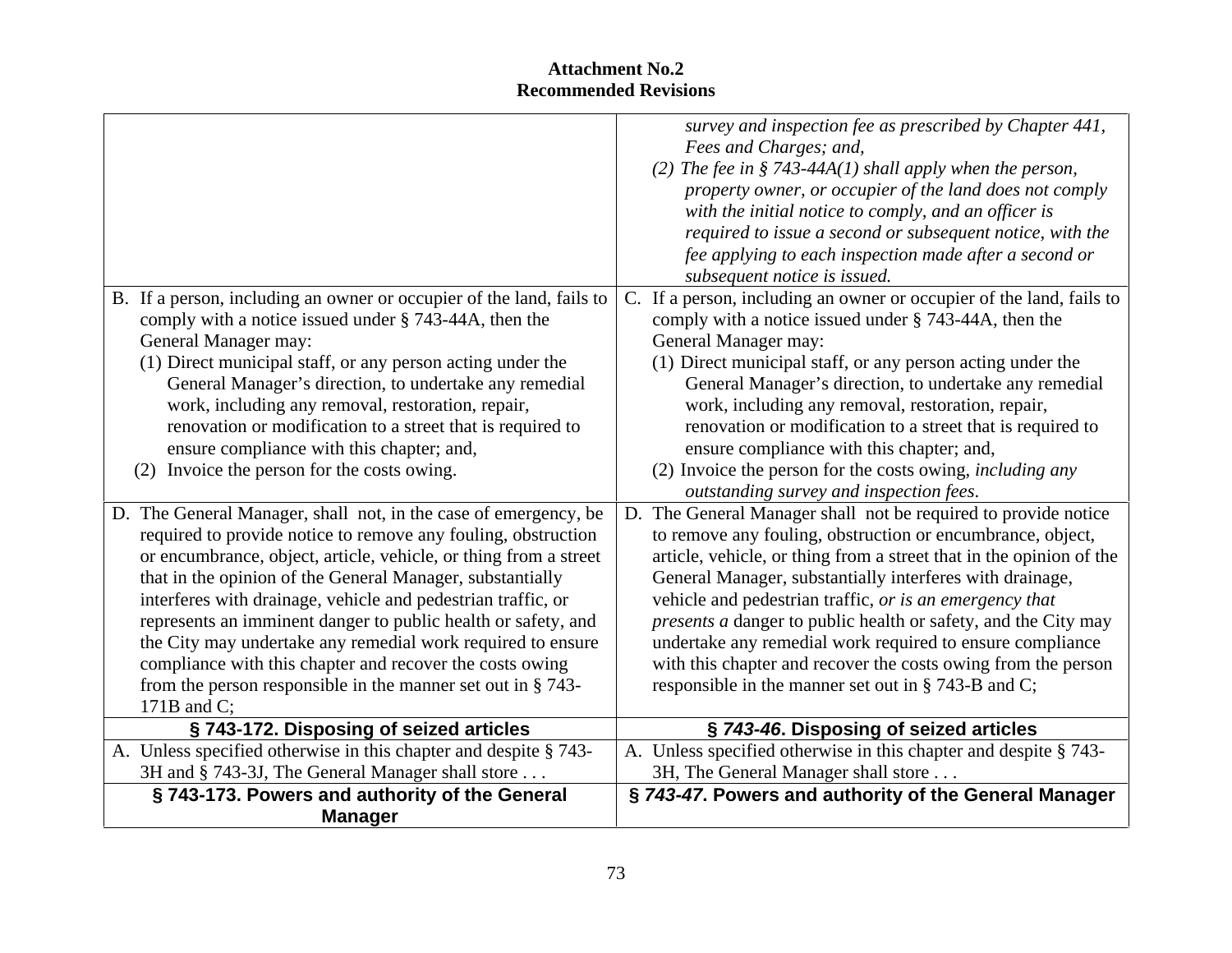| A. Power of Entry                                                 | A. Inspection                                                           |
|-------------------------------------------------------------------|-------------------------------------------------------------------------|
| The General Manager may, if considered necessary to implement     | (1) An officer of the City may enter on land adjoining a                |
| the provisions of this chapter, enter upon a property adjoining a | street, or portion of the property adjoining a street,                  |
| street:                                                           | excluding a dwelling house, at any reasonable time for                  |
| (1) To inspect, maintain, install, repair, alter or replace any   | the purpose of carrying out an inspection to either                     |
| article or thing that in the opinion of the General Manager       | determine compliance with this chapter or an order or                   |
| affects the street or the safe operation of the street; and,      | direction of the City or General Manager or an Order                    |
| (2) The powers of entry of the General Manager may be             | issued according to this Article.                                       |
| exercised by an officer of the Transportation Services            | (2) For the purposes of any inspection, the officer may:                |
| Division.                                                         | Require that the owner or occupier of the property<br>$\left( a\right)$ |
| B. Inspection                                                     | produce for inspection any document, articles or                        |
| (1) An officer of the City may enter on land adjoining a          | things relevant to the inspection;                                      |
| street, or portion of the property adjoining a street,            | Inspect and remove any document, articles or things<br>(b)              |
| excluding a dwelling house, at any reasonable time for            | relevant to the inspection for the purpose of making                    |
| the purpose of carrying out an inspection to either               | copies or extracts;                                                     |
| determine compliance with this chapter or an order or             | Require information from any person concerning a<br>(c)                 |
| direction of the City or General Manager or an Order              | matter related to the inspection; and,                                  |
| issued according to this Article.                                 | Alone or in conjunction with a person possessing<br>(d)                 |
| (2) For the purposes of any inspection, the officer may:          | special or expert knowledge, make examination or                        |
| (a) Require that the owner or occupier of the property            | take tests, measurements, samples or photographs                        |
| produce for inspection any document, articles or                  | necessary for the purposes of the inspection.                           |
| things relevant to the inspection;                                | B. Power of Entry                                                       |
| (b) Inspect and remove any document, articles or things           | $(1)$ Where a person is directed or required to do a matter or          |
| relevant to the inspection for the purpose of making              | thing under this by-law, in default of it being done by the             |
| copies or extracts;                                               | person directed or required to do it, the General                       |
| (c) Require information from any person concerning a              | Manager may, if considered necessary to implement the                   |
| matter related to the inspection; and,                            | provisions of this chapter, enter upon a property                       |
| (d) Alone or in conjunction with a person possessing              | adjoining a street for the purpose of doing the matter or               |
| special or expert knowledge, make examination or                  | thing and the City may recover the cost of doing the                    |
| take tests, measurements, samples or photographs                  | matter or thing, and may add the cost to the tax roll and               |
| necessary for the purposes of the inspection.                     | collect the costs in the same manner as property taxes.                 |
|                                                                   | (2) The powers of entry of the General Manager may be                   |
|                                                                   | exercised by an officer of the Transportation Services                  |
|                                                                   |                                                                         |